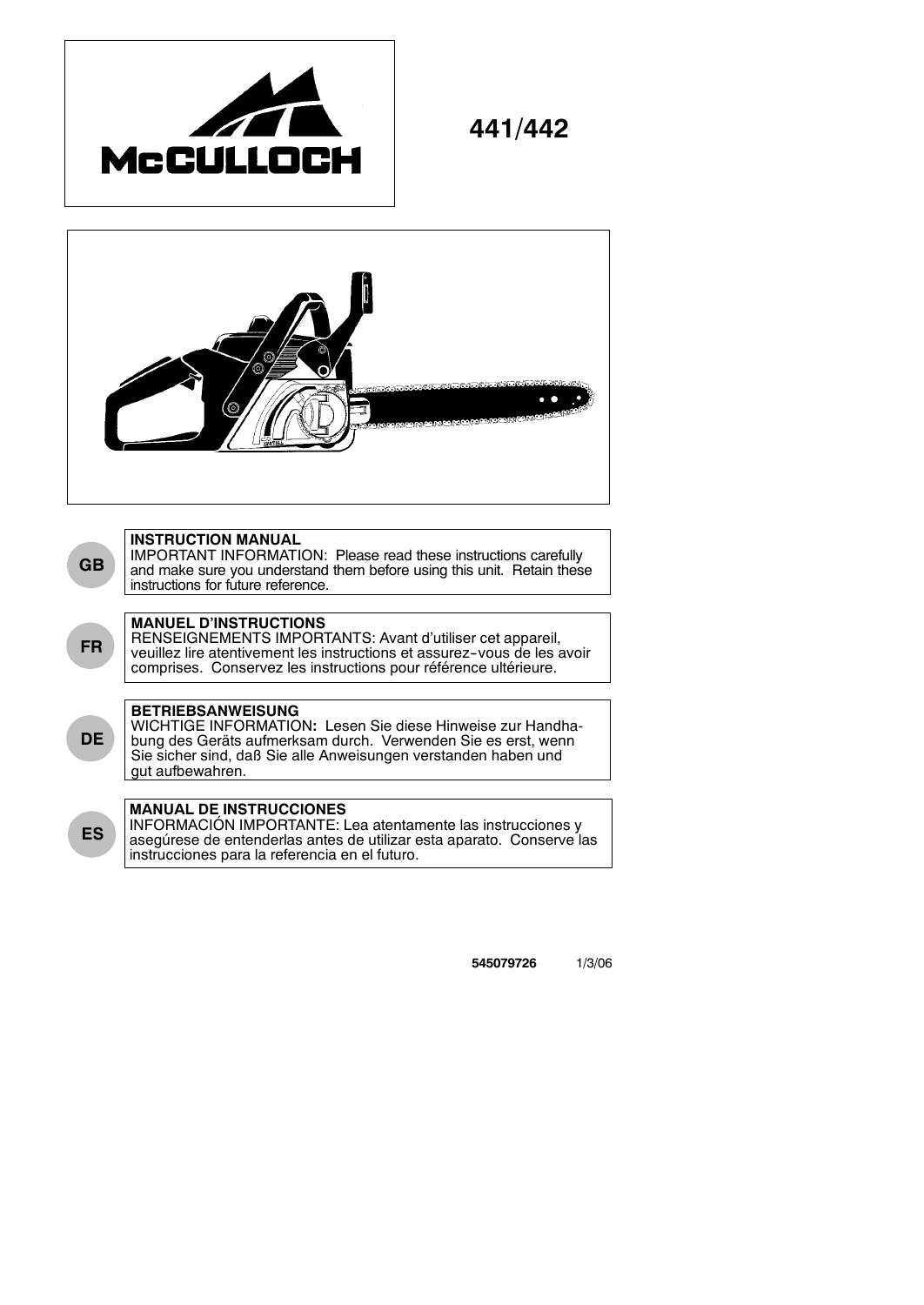

# **IDENTIFICATION OF SYMBOLS**



**WARNING!** This chain saw can be dangerous! Careless or improper use can cause serious or even fatal injury.



Always wear appropriate ear protection, eye protection protection, eye protection  $\begin{bmatrix} 1 & 1 & 1 \ 0 & 1 & 0 \end{bmatrix}$  Sound power level



Always use two hands when operating the chain saw.



Sound pressure level at 7,5 meters

Read and understand the instruction manual before using the chain saw.



**WARNING!** Contacting the guide bar tip with any object should be avoided; tip contact may cause the guide bar to move suddenly upward and backward, which may cause serious injury.

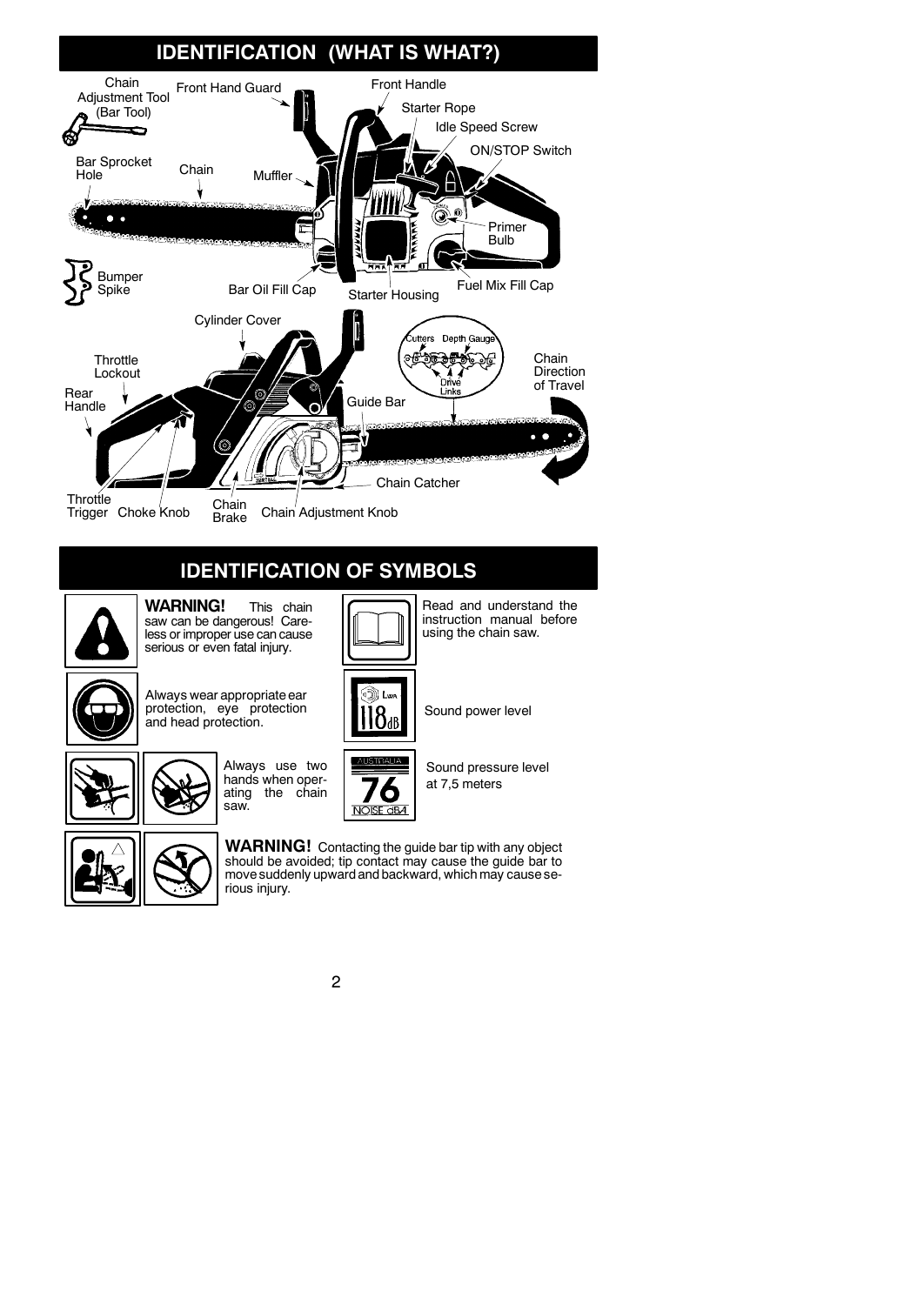# **IDENTIFICATION OF SYMBOLS**

### **Starting Reminder**



Move ON/STOP switch to the ON position.



Slowly press primer bulb

6 times.

tion).



Pull choke/fast idle lever out to the full extent (to the FULL CHOKE posi-



Pull the starter rope sharply 5 times with your right hand.



Push the choke/fast idle lever in to the HALF CHOKE position.



Pull the starter rope sharply with your right hand until the engine starts.

# **SAFETY RULES**

່5

**WARNING:** Always disconnect spark plug wire and place wire where it cannot contact spark plug to prevent accidental starting when setting up, transporting, adjusting or making repairs except carburetor adiustments.

Because a chain saw is a high-speed woodcutting tool, special safety precautions must be observed to reduce the risk of accidents. Careless or improper use of this tool can cause serious injury.

### **PLAN AHEAD**

- Read this manual carefully until you completely understand and can follow all safety rules, precautions, and operating instructions before attempting to use the unit.
- Restrict the use of your saw to adult users who understand and can follow safety rules, precautions, and operating instructions found in this manual.



• Wear protective gear. Always use steeltoed safety footwear with non-slip soles; snug-fitting clothing; heavy-duty, non-slip gloves; eye protection such as non-fogging, vented goggles or face screen; an approved safety hard hat; and sound barriers (ear plugs or mufflers) to protect your

hearing. Regular users should have hear-ing checked regularly as chain saw noise can damage hearing. Secure hair above shoulder length.

- Keep all parts of your body away from the chain when the engine is running.
- Keep children, bystanders, and animals a minimum of 10 Meters away from the work area. Do not allow other people or animals to be near the chain saw when starting or operating the chain saw.
- Do not handle or operate a chain saw when you are fatigued, ill, or upset, or if you have taken alcohol, drugs, or medication. You must be in good physical condition and mentally alert. Chain saw work is strenuous. If you have any condition that might be aggravated by strenuous work, check with your
- doctor before operating a chain saw. S Carefully plan your sawing operation in advance. Do not start cutting until you have a clear work area, secure footing, and, if you are felling trees, a planned retreat path.

### **OPERATE YOUR SAW SAFELY**

- Do not operate a chain saw with one hand. Serious injury to the operator, helpers, bystanders or any combination of these persons may result from one-handed operation. A chain saw is intended for two-handed use.
- Operate the chain saw only in a well-ventilated outdoor area.
- Do not operate saw from a ladder or in a tree, unless you are specifically trained to do so.
- Make sure the chain will not make contact with any object while starting the engine. Never try to start the saw when the guide bar is in a cut.
- Do not put pressure on the saw at the end of the cut. Applying pressure can cause you to lose control when the cut is completed.
- Stop the engine before setting the saw down.

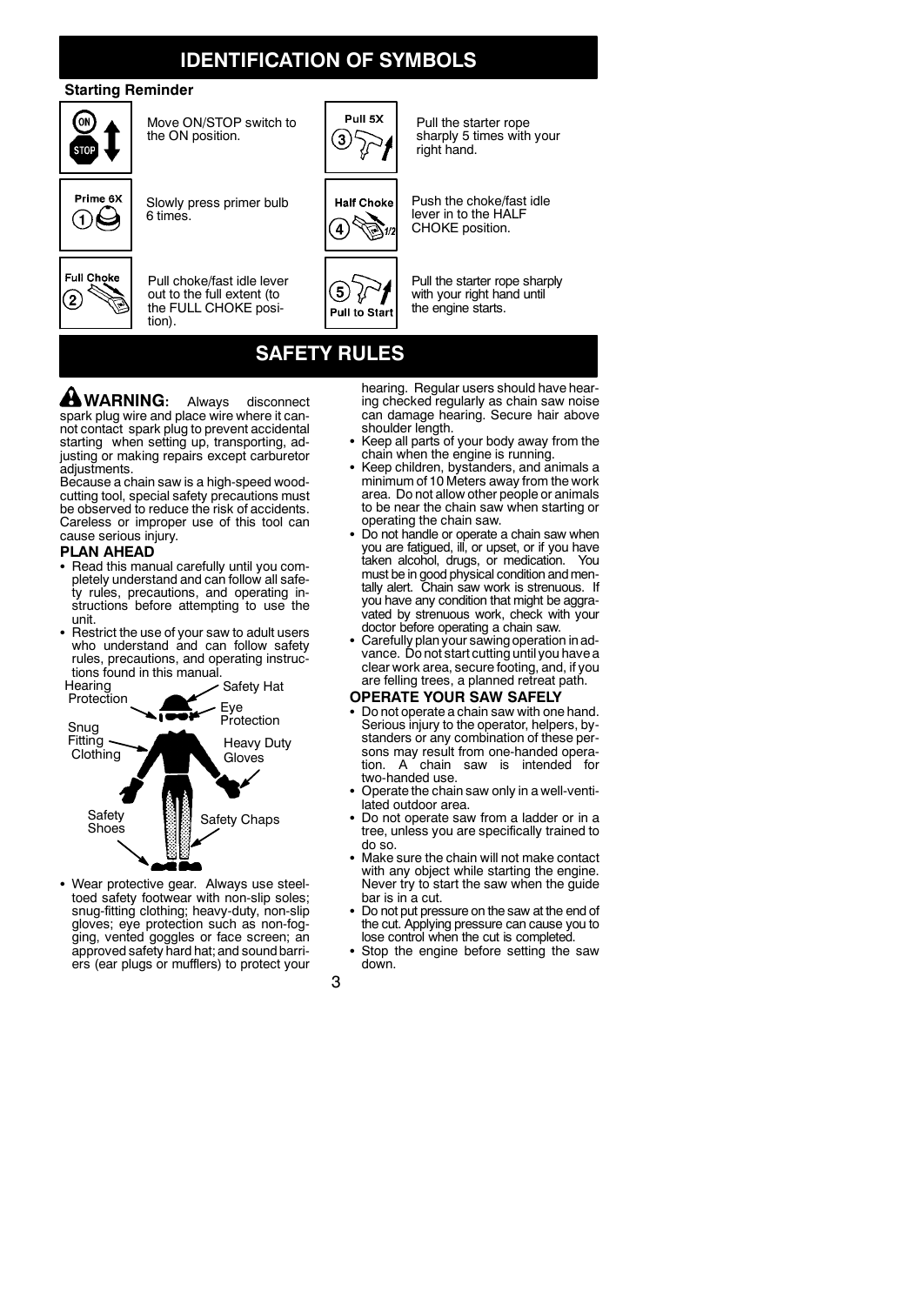- Do not operate a chain saw that is damaged, improperly adjusted, or not completely and securely assembled. Always replace bar, chain, hand guard, or chain brake immediately if it becomes damaged, broken or is otherwise removed.
- With the engine stopped, hand carry the chain saw with the muffler away from your body, and the guide bar and chain to the rear, preferably covered with a scabbard.

### **MAINTAIN YOUR SAW IN GOOD WORKING ORDER**

- Have all chain saw service performed by a qualified service dealer with the exception of the items listed in the maintenance section of this manual. For example, if improper tools are used to remove or hold the flywheel when servicing the clutch, structural damage to the flywheel can occur and cause the flywheel to burst.
- Make certain the saw chain stops moving when the throttle trigger is released. For correction, refer to CARBURETOR AD-JUSTMENTS.
- Never modify your saw in any way. Use only attachments supplied or specifically recommended by the manufacturer.
- Keep the handles dry, clean, and free of oil or fuel mixture.
- Keep fuel and oil caps, screws, and fas-<br>teners securely tightened.
- Use only McCulloch<sup>®</sup> accessories and replacement parts as recommended.

### **HANDLE FUEL WITH CAUTION**

- Do not smoke while handling fuel or while operating the saw.
- Eliminate all sources of sparks or flame in the areas where fuel is mixed or poured. There should be no smoking, openflames, or work that could cause sparks. Allow engine to cool before refueling.
- Mix and pour fuel in an outdoor area on bare ground; store fuel in a cool, dry, well ventilated place; and use an approved, marked<br>container for all fuel purposes. Wipe up all container for all fuel purposes.
- fuel spills before starting saw. S Move at least 10 feet (3 meters) from fueling site before starting engine.
- Turn the engine off and let saw cool in a non-combustible area, not on dry leaves, straw, paper, etc. Slowly remove fuel cap and refuel unit.
- Store the unit and fuel in an area where fuel vapors cannot reach sparks or open flames from water heaters, electric motors or switches, furnaces, etc.

## **KICKBACK**

**WARNING:** Avoid kickback which can result in serious injury. **Kickback** is the backward, upward or sudden forward motion of the guide bar occurring when the saw chain near the upper tip of the guide bar contacts any object such as a log or branch, or when the wood closes in and pinches the saw chain in the cut. Contacting a foreign object in the wood can also result in loss of chain saw control.

- **Rotational Kickback** can occur when the moving chain contacts an object at the upper tip of the guide bar. This contact can cause the chain to dig into the object, which stops the chain for an instant. The result is a lightning fast, reverse reaction which kicks the guide bar up and back toward the operator.
- Pinch-Kickback can occur when the the wood closes in and pinches the moving saw chain in the cut along the top of the guide bar and the saw chain is suddenly stopped. This sudden stopping of the chain results in a reversal of the chain force used to cut wood and causes the saw to move in the opposite direction of the chain rotation. The saw is driven straight back toward the operator.
- Pull-In can occur when the moving chain contacts a foreign object in the wood in the cut along the bottom of the guide bar and the saw chain is suddenly stopped. This sudden stopping pulls the saw forward and away from the operator and could easily cause the operator to lose control of the saw.

### **Avoid Pinch--Kickback:**

- Be extremely aware of situations or obstructions that can cause material to pinch the top of or otherwise stop the chain.
- Do not cut more than one log at a time.
- Do not twist the saw as the bar is withdrawn from an undercut when bucking.

### **Avoid Pull--In:**

- Always begin cutting with the engine at full speed and the saw housing against wood.
- Use wedges made of plastic or wood. Never use metal to hold the cut open.





### **REDUCE THE CHANCE OF KICKBACK**

- Recognize that kickback can happen. With a basic understanding of kickback, you can reduce the element of surprise which contributes to accidents.
- Never let the moving chain contact any object at the tip of the guide bar.
- Keep the working area free from obstructions such as other trees, branches, rocks, fences, stumps, etc. Eliminate or avoid any obstruction that your saw chain could hit while you are cutting through a particular log or branch.
- Keep your saw chain sharp and properly tensioned. A loose or dull chain can increase the chance of kickback occurring. Follow manufacturer's chain sharpening and maintenance instructions. Check tension at regu-

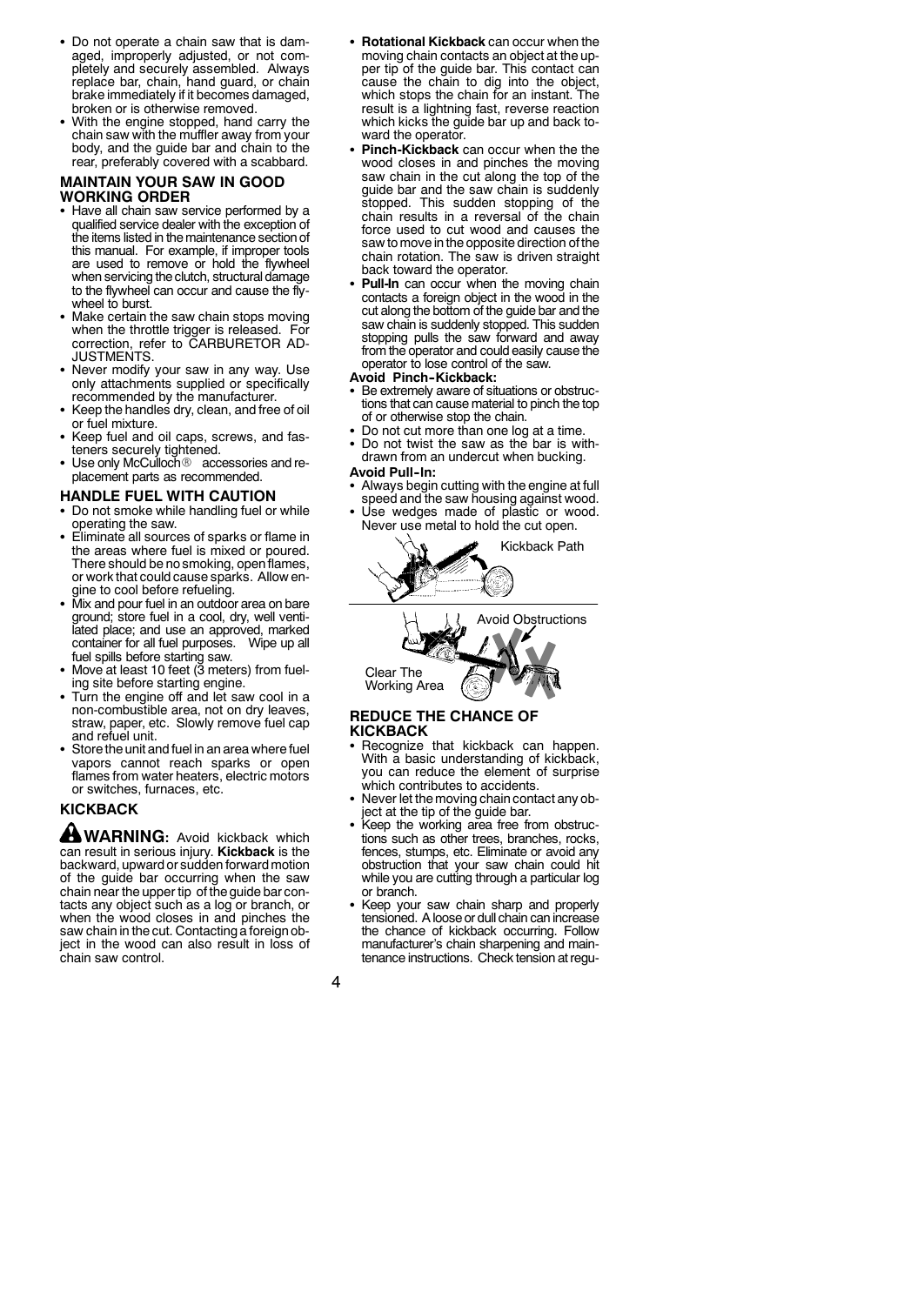lar intervals with the engine stopped, never with the engine running. Make sure the bar clamp nuts are securely tightened after tensioning the chain.

- **Begin and continue cutting at full speed. If the chain is moving at a slower speed, there** is greater chance of kickback occurring.
- Cut one log at a time.
- Use extreme caution when re-entering a previous cut.
- Do not attempt cuts starting with the tip of the bar (plunge cuts).
- S Watch for shifting logs or other forces that could close a cut and pinch or fall into chain.
- Use the Reduced-Kickback Guide Bar and Low-Kickback Chain specified for your saw.

## **MAINTAIN CONTROL**



- S Keep a good, firm grip on the saw with both hands when the engine is running and don't let go. A firm grip will help you reduce kickback and maintain control of the saw. Keep the fingers of your left hand encircling and your left thumb under the front handlebar. Keep your right hand completely around the rear handle whether your are right handed or left handed. Keep your left arm straight with the elbow locked.
- Position your left hand on the front handlebar so it is in a straight line with your right hand on the rear handle when making bucking cuts. Never reverse right and left hand positions for any type of cutting. S Stand with your weight evenly balanced on
- both feet.
- Stand slightly to the left side of the saw to keep your body from being in a direct line with the cutting chain.
- Do not overreach. You could be drawn or thrown off balance and lose control of the saw.
- Do not cut above shoulder height. It is difficult to maintain control of saw above shoulder height.

## **KICKBACK SAFETY FEATURES**

**WARNING:** The following features are included on your saw to help reduce the hazard of kickback; however, such features will not totally eliminate this dangerous reaction. As a chain saw user, do not rely only on safety devices. You must follow all safety precautions, instructions, and maintenance in this manualto help avoid kickback and other forces which can result in serious injury.

• Reduced-Kickback Guide Bar, designed with a small radius tip which reduces the size of the kickback danger zone on the bar tip. A Reduced-Kickback Guide Bar has been demonstrated to significantly reduce the number and seriousness of kickbacks.



Large Radius Tip

• Low-Kickback Chain, designed with a contoured depth gauge and guard link which deflect kickback force and allow wood to gradually ride into the cutter.

Low-Kickback Chain



Contoured Depth Gauge Elongated Guard Link Deflects Kickback Force And Allows Wood To Gradually Ride Into Cutter

- Handguard, designed to reduce the chance of your left hand contacting the chain if your hand slips off the front handlebar.
- Position of front and rear handlebars, designed with distance between handles and "in-line" with each other. The spread and "in-line" position of the hands provided by this design work together to give balance and resistance in controlling the pivot of the saw back toward the operator if kickback occurs.

**WARNING: DO NOT RELY UPON** ANY OF THE DEVICES BUILT INTO YOUR SAW. YOU SHOULD USE THE SAW PROPERLY AND CAREFULLY TO AVOID KICKBACK. Reduced-kickback guide bars<br>and low-kickback saw chains reduce the chance and magnitude of kickback and are Your saw has a low kickback chain and bar as original equipment. Repairs on a chain brake should be made by an authorized servicing dealer. Take your unit to the place of purchase if purchased from a servicing dealer, or to the nearest authorized master service dealer.

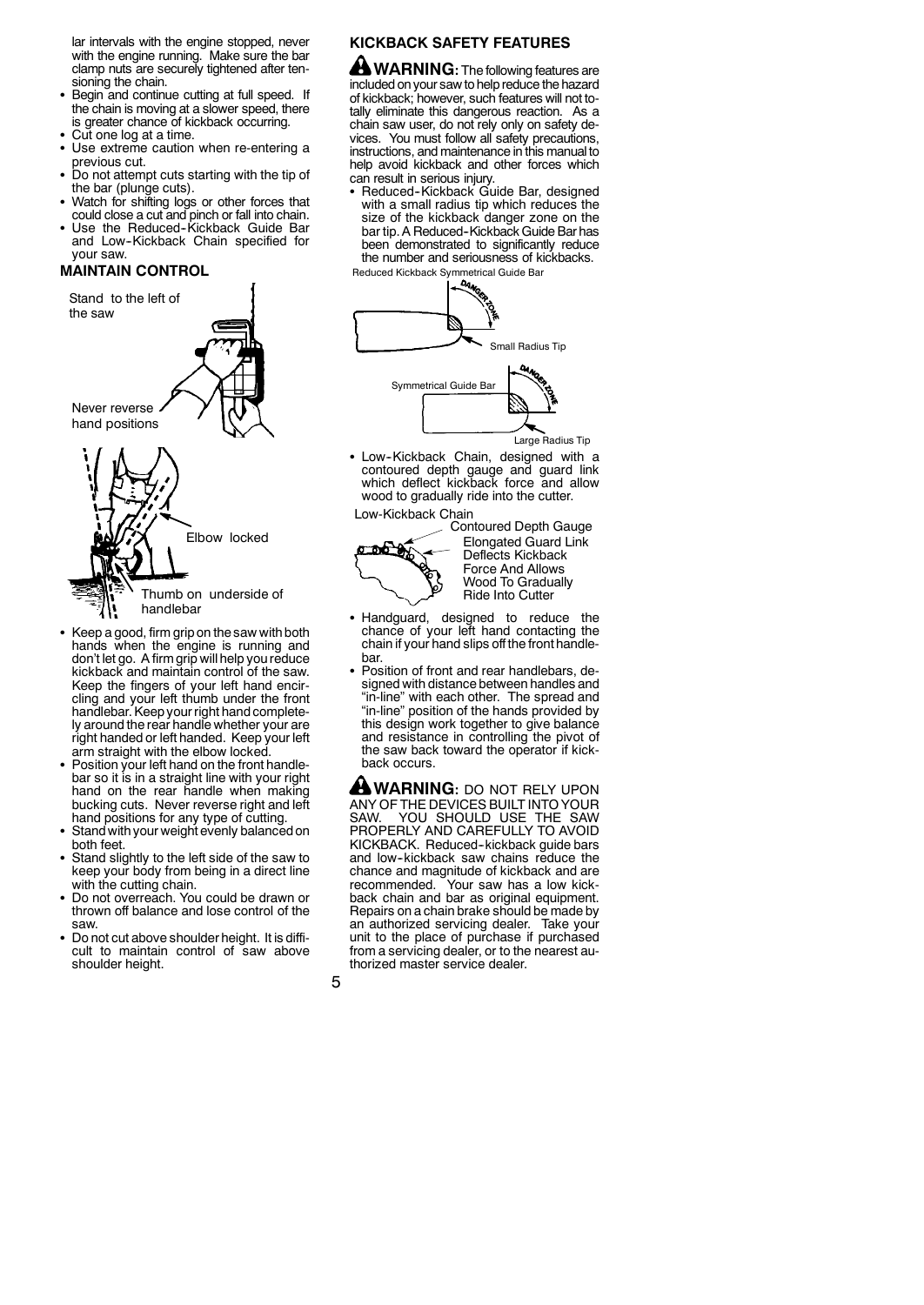- Tip contact in some cases may cause a lightning fast reverse REACTION, kicking the guide bar up and back toward the operator.
- $\bullet$  Pinching the saw chain along the top of the guide bar may push the guide bar rapidly back toward the operator.
- Either of these reactions may cause you to lose control of the saw which could result in serious injury. Do not rely exclusively uponthe safety devices built into your saw.

### **CHAIN BRAKE**

Chain brake, designed to stop the chain in the event of kickback.

**WARNING:** Your chain saw is equipped with a chain brake that is designed to stop the chain immediately if you get a kickback. The chain brake reduces the risk of accidents, but only you can prevent them. DO NOT ASSUME THAT THE CHAIN BRAKE WILL PROTECT YOU IN THE EVENT OF A KICKBACK.

**SAFETY NOTICE:** Exposure to vibrations through prolonged use of gasoline powered hand tools could cause blood vessel or nerve damage in the fingers, hands, and joints of people prone to circulation disorders or abnormal swellings. Prolonged use in cold weather has been linked to blood vessel damage in otherwise healthy people. If symptoms occur such as numbness, pain, loss of strength, change in skin color or texture, or loss of feeling in the fingers, hands, or joints, discontinue the use of this tool and seek medical attention. An anti-vibration system does not guarantee the avoidance of these problems. Users who operate power tools on a continual and regular basis must monitor closely their physical condition and the condition of this tool.

# **ASSEMBLY**

**WARNING:** Recheck each assembly step if the saw is received assembled. Protective gloves (not provided) should be worn during assembly. Always wear gloves when handling the chain. The chain is sharp and can cut you even when it is not moving!

### **ATTACHING THE BUMPER SPIKE**

The bumper spike may be used as a pivot when making a cut.

- 1. Lift adjustment knob handle and turn counterclockwise to loosen chain brake.
- 2. Align arrows by pressing tensioning lever down to install position (see illustration). Remove chain brake from saw.
- 3. Attach the bumper spike with the two screws as illustrated.



### **ATTACHING THE BAR & CHAIN** (If not already attached)

- 1. Move ON/STOP switch to the STOP position.
- 2. Make sure chain brake is disengaged (see CHAIN BRAKE in the OPERATION section).

**IMPORTANT:** Before proceeding to next step, ensure unit is on a flat surface and in an upright position as shown in illustration below. Chain will not tighten properly if the unit is not in an upright position.<br>3. Lift adjustment knob hand

Lift adjustment knob handle and turn counterclockwise to loosen chain brake.





Tensioning Lever LOOSEN

4. Align arrows by pressing tensioning lever down to install position (see illustration). Remove chain brake from saw.



- 5. Remove the plastic shipping spacer (if present).
- 6. Slide guide bar behind clutch drum until guide bar stops against clutch drum sprocket.

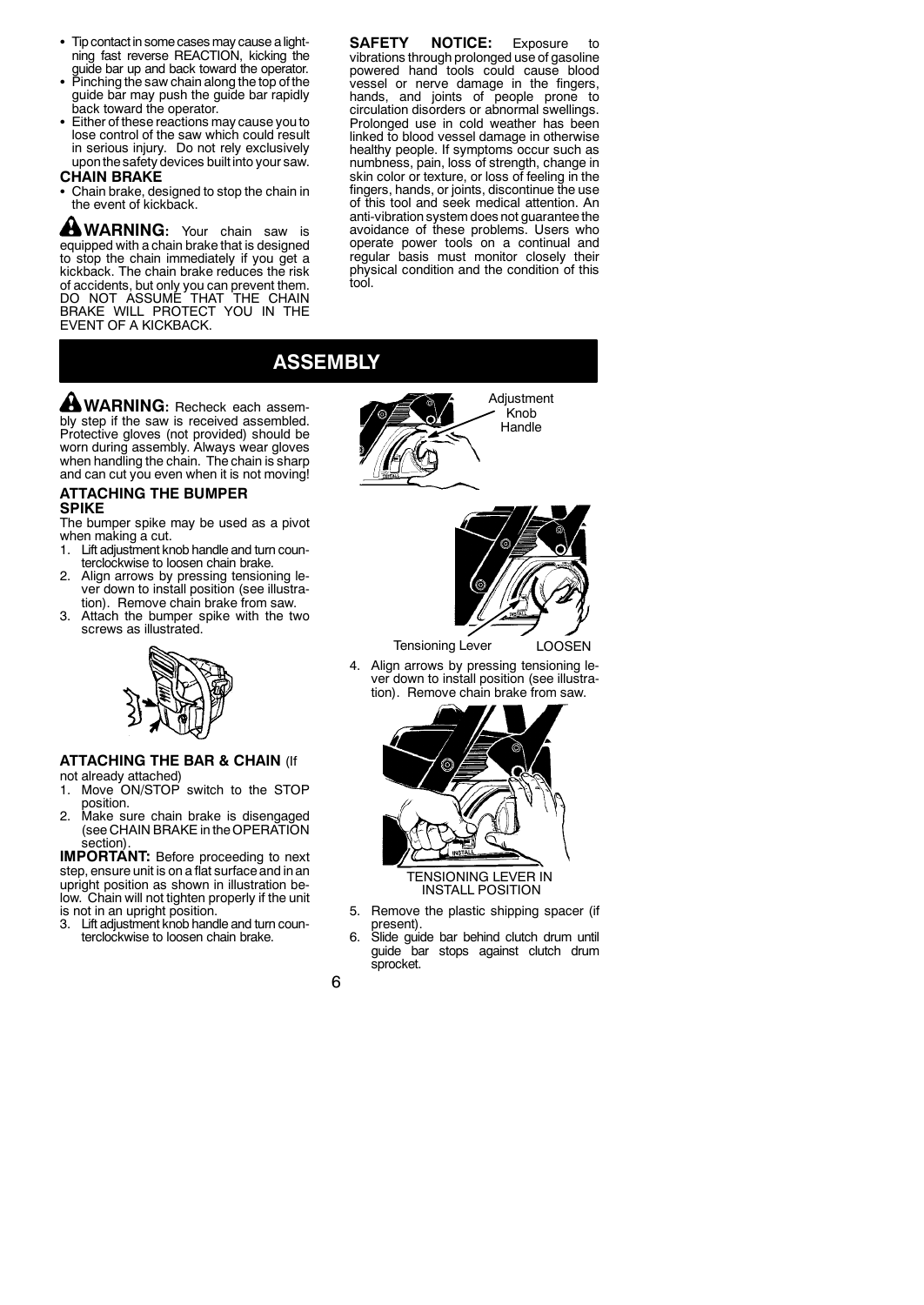

7. Carefully remove new chain from package. Prepare the chain by checking the proper direction. Without following the illustration, it is easy to place the chain on the saw in the wrong direction. Use the illustration of the chain to determine the proper direction.



- 8. Place chain over and behind clutch, fitting the drive links in the clutch drum sprocket.
- 9. Fit bottom of drive links between the teeth in the sprocket in the nose of the guide bar.
- 10. Fit chain drive links into bar groove.
- 11. Pull guide bar forward until chain is snug in guide bar groove. Ensure all drive links are in the bar groove.

### **TO REPLACE CHAIN BRAKE:**

- 1. Align arrows on chain brake by pressing tensioning lever down to install position (see illustration).
- 2. Install chain brake. Turn adjustment knob handle clockwise until knob begins to thread onto bolt.
- 3. Release tensioning lever. Chain will tighten automatically.
- While lifting tip of guide bar, turn adjustment knob handle clockwise to clamp bar. Tighten until bar is clamped securely. **Hand tighten securely; do not use tools to tighten!**





### TIGHTEN

5. Return adjustment knob handle to original position. Ensure teeth of adjustment knob handle are engaged with notches in the chain brake and adjustment knob handle is laying flat



### **CHAIN TENSION (Including units with chain already installed)**

**WARNING:** Wear protective gloves when handling chain. The chain is sharp and can cut you even when it is not moving. It is normal for a new chain to stretch during the first 15 minutes of operation. You should recheck your chain tension frequently and adjust the chain tension as required. Always check chain tension each time you use and refuel your saw or when any sag in the chain is noted.

- 1. Move ON/STOP switch to the STOP position.
- 2. Make sure chain brake is disengaged (see CHAIN BRAKE in the OPERATION section).

**IMPORTÁNT:** Before proceeding to next step, ensure unit is on a flat surface and in an upright position as shown in illustration. Chain will not tighten properly if the unit is not

in an upright position. 3. Use the chain adjustment tool (bar tool) to move chain around guide bar to en-sure kinks do not exist. The chain should rotate freely.

CHAIN SAW IN UPRIGHT POSITION



Tool (Bar Tool)

4. Lift adjustment knob handle and turn counterclockwise 1 turn to loosen bar. Chain will tighten automatically.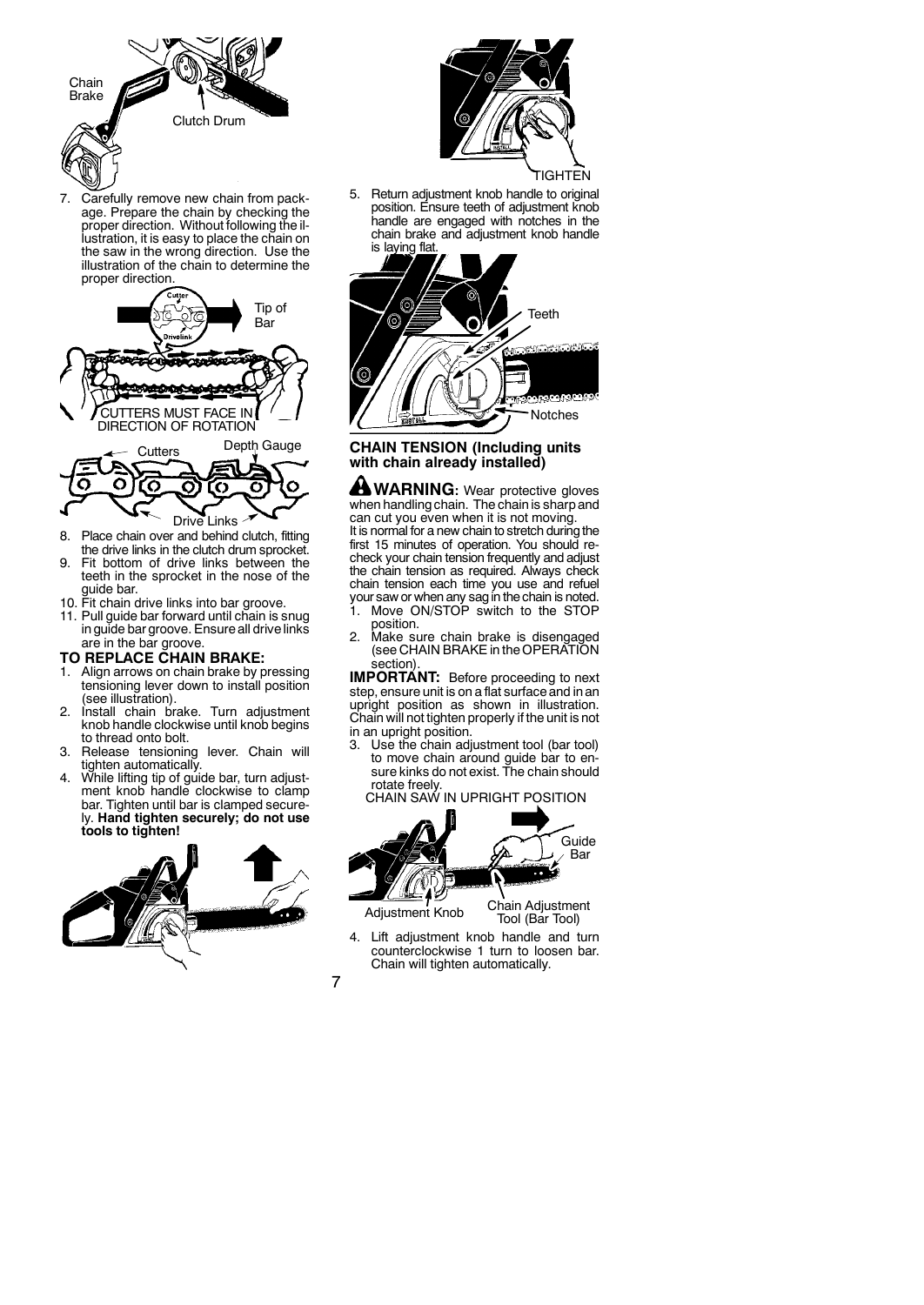**NOTE:** If chain brake detaches from saw, see TO REPLACE CHAIN BRAKE section.





Tensioning Lever LOOSEN

- 5. While lifting tip of guide bar, turn adjustment knob handle clockwise to clamp bar. Tighten until bar is clamped securely. **Hand tighten securely; do not use tools to tighten!**
- 6. Using chain adjustment tool (bar tool), roll chain around guide bar to ensure all links are in bar groove.
- 7. Return adjustment knob handle to original position. Ensure teeth of adjustment knob handle are engaged with notches in the chain brake and adjustment knob handle is laying flat.

**WARNING:** If the saw is operated with a loose chain, the chain could jump off the guide bar and result in serious injury.

**WARNING:** Muffler is very hot during and after use. Do not touch the muffler or allow combustible material such as dry grass or fuel to do so.

# **OPERATING YOUR UNIT**

## **BEFORE STARTING ENGINE**

**WARNING:** Be sure to read the fuel information in the safety rules before you begin. If you do not understand the safety rules, do not attempt to fuel your unit. Contact an authorized service dealer.

### **BAR AND CHAIN LUBRICATION**

The bar and chain require continuous lubrication. Lubrication is provided by the automatic oiler system when the oil tank is kept filled. Lack of oil will quickly ruin the bar and chain. Too little oil will cause overheating shown by smoke coming from the chain and/ or discoloration of the bar.

Only use Bar and Chain Oil for bar and chain lubrication.



# **FUELING ENGINE**

### **A WARNING:** Remove fuel cap slowly when refueling.

This engine is certified to operate on unleaded gasoline. Before operation, gasoline must be mixed with a good quality 2-cycle air-cooled engine oil designed to be mixed at a ratio of 40:1. A 40:1 ratio is obtained by mixing 0,125 liter of oil with 5 liters of unleaded gasoline. DO NOT USE automotive or boat oil. These oils will cause engine damage. When mixing fuel follow the instructions printed on the container. Always read and follow the safety rules relating to fuel before fueling your unit.

### **IMPORTANT**

Experience indicates that alcohol blended fuels (called gasohol or using ethanol or methanol) can attract moisture which leads to separation and formation of acids during storage. Acidic gas can damage the fuel system of an engine while in storage. To avoid engine problems, empty the fuel system before storage for 30 days or longer. Drain the gas tank, start the engine and let it run until the fuel lines and carburetor are empty. Use fresh fuel next season. Never use engine or carburetor cleaner products in the fuel tank or permanent damage may occur.

#### **CHAIN BRAKE**

Ensure chain brake is disengaged by pulling the front hand guard back toward the front handle as far as possible. The chain brake must be disengaged before cutting with the saw.

**WARNING:** The chain must not move when the engine runs at idle speed. If the chain moves at idle speed refer to CAR-BURETOR ADJUSTMENT within this manual. Avoid contact with the muffler. A hot muffler can cause serious burns.

**To stop the engine**, move the ON/STOP switch to the STOP position.

**To start the engine**, hold the saw firmly on the ground as illustrated below. Make sure the chain is free to turn without contacting any object.

Hold saw firmly while pulling starter rope. Use only  $40 - 45$  cm of rope per pull.



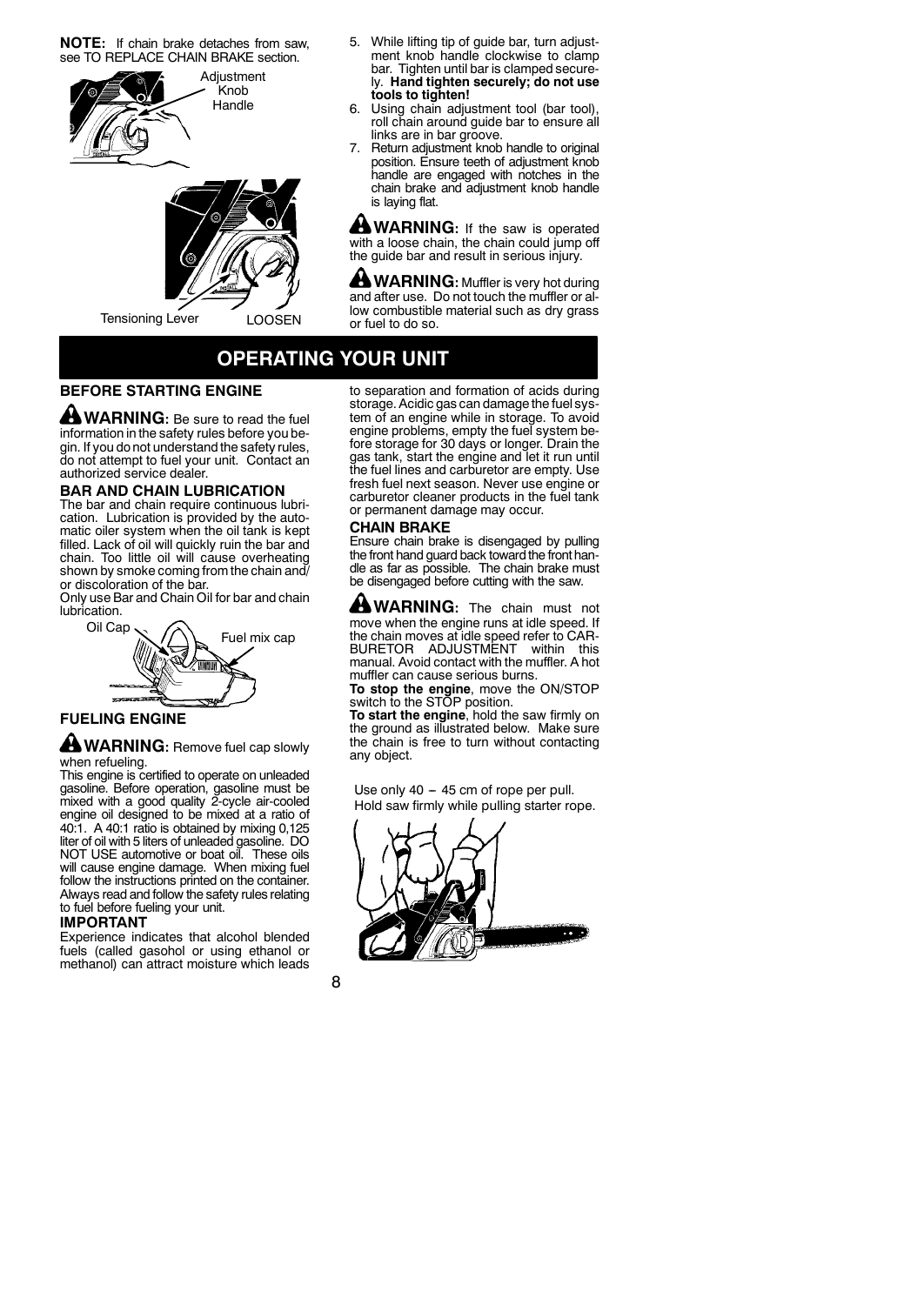### **IMPORTANT POINTS TO REMEMBER**

When pulling the starter rope, do not use the full extent of the rope as this can cause the rope to break. Do not let starter rope snap back. Hold the handle and let the rope rewind slowly. For cold weather starting, start the unit at full choke; allow the engine to warm up before squeezing the throttle trigger.

**NOTE:** Do not cut material with the choke/ fast idle lever at the FULL CHOKE position.

### **STARTING A COLD ENGINE (or a warm engine after running out of fuel)**

**NOTE:** In the following steps, when the choke/fast idle lever is pulled out to the full extent, the correct throttle setting for starting is set automatically.



- 1. Move ON/STOP switch to the ON position.
- 2. Slowly press primer bulb 6 times.<br>3. Pull out choke/fast idle to the full
- Pull out choke/fast idle to the full extent (to the FULL CHOKE position).
- Pull the starter rope sharply 5 times with your right hand. Then, proceed to the next step.

**NOTE:** If the engine sounds as if it is trying to start before the 5th pull, stop pulling and immediately proceed to the next step.

5. Push the choke/fast idle lever in to the HALF CHOKE position. **CHOKE/FAST IDLE LEVER**



**HALF** fast idle lever FULL 6. Pull the starter rope sharply with your right hand until the engine starts.

7. Allow the engine to run for approximately 30 seconds. Then, squeeze and release throttle trigger to allow engine to return to idle speed.

### **STARTING A WARM ENGINE**

- 1. Move ON/STOP switch to the ON position.
- 2. Slowly press the primer bulb 6 times.<br>3. Pull the choke/fast idle lever out to
- Pull the choke/fast idle lever out to the HALF CHOKE position.
- 4. Pull the starter rope sharply with your right hand until the engine starts.
- 5. Squeeze and release throttle trigger to allow engine to return to idle speed.

### **DIFFICULT STARTING (or starting a flooded engine)**

The engine may be flooded with too much fuel if it has not started after 10 pulls. Flooded engines can be cleared of excess fuel by pushing the choke/fast idle lever in completely (to the OFF CHOKE position) and then following the warm engine starting procedure listed above. Ensure the ON/ STOP switch is in the ON position. Starting could require pulling the starter rope handle many times depending on how badly the unit is flooded. If engine fails to start, refer to the TROUBLESHOOTING TABLE.

## **CHAIN BRAKE**

**WARNING:** If the brake band is worn too thin it may break when the chain brake is triggered. With a broken brake band, the chain brake will not stop the chain. The chain brake should be replaced by an authorized service dealer if any part is worn to less than 0,02″ (0,5 mm) thick. Repairs on a chain brake should be made by an authorized service dealer. Take your unit to the place of purchase if purchased from a servicing dealer, or to the nearest authorized master service dealer.

- This saw is equipped with a chain brake. The brake is designed to stop the chain if kickback occurs.
- The inertia activated chain brake is activated if the front hand guard is pushed forward, either manually or by centrifugal force.
- If the brake is already activated, it is disengaged by pulling the front hand guard back toward the front handle as far as possible.
- When cutting with the saw, the chain brake must be disengaged.





# **Braking function control CAUTION:** The chain br

The chain brake must be checked several times daily. The engine must be running when performing this procedure. This is the only instance when the saw should be placed on the ground with the en-

gine running. Place the saw on firm ground. Grip the rear handle with your right hand andthe front handle with your left hand. Apply full throttle by fully depressing the throttle trigger. Activate the chain brake by turning your left wrist against the hand guard without releasing your grip around the front handle. The chain should stop immediately.

### **Inertia activating function control**

**WARNING:** When performing the following procedure, the engine must be turned off.

Grip the rear handle with your right hand and the front handle with your left hand. Hold the chain saw approximately 14" (35 cm) above a stump or other wooden surface. Release your grip on the front handle and use the weight of the saw to let the top of the guide bar fall forward and contact the stump. When the tip of the bar hits the stump, the brake should activate.

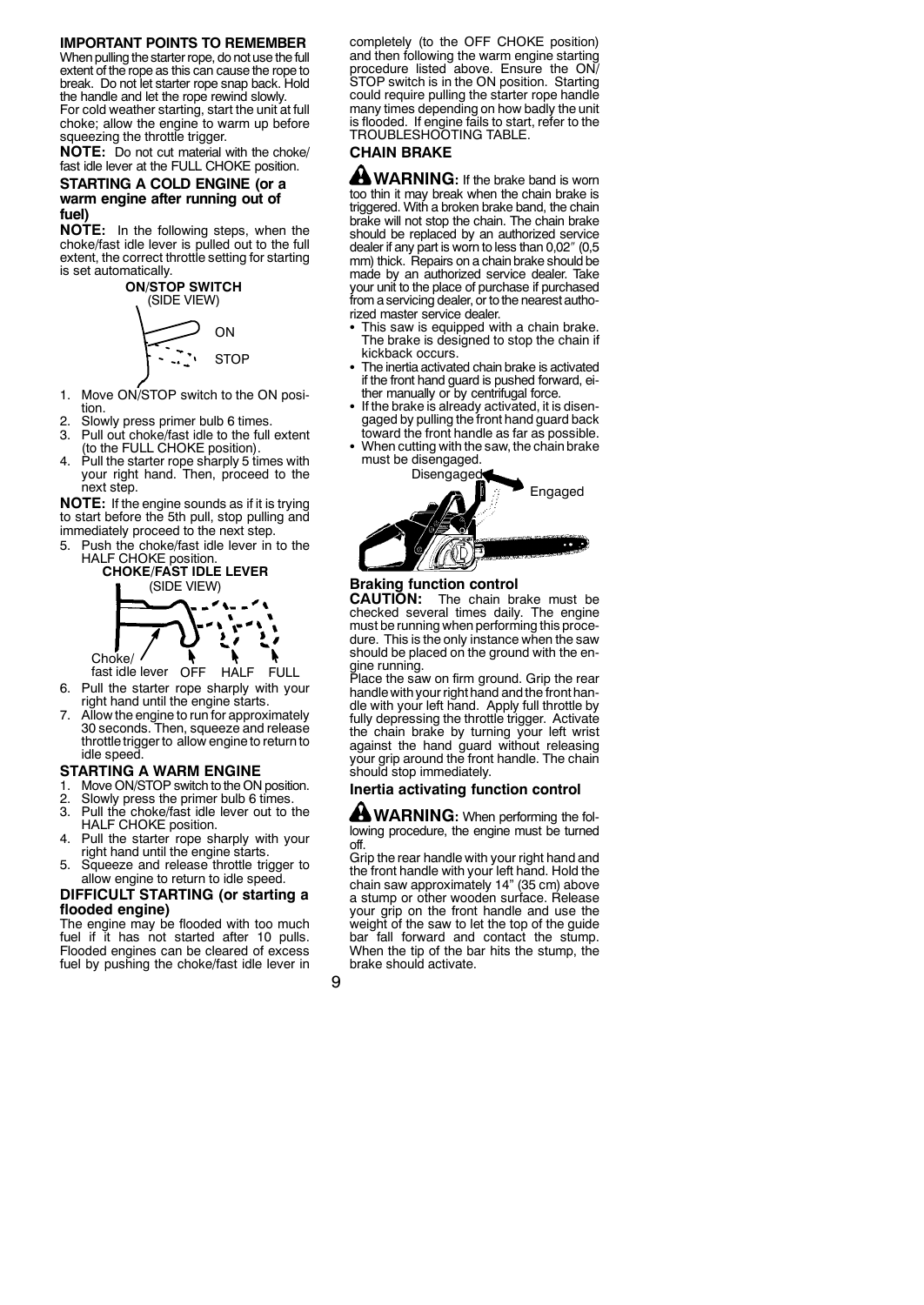# **CUTTING METHODS**

## **IMPORTANT POINTS**

- Check chain tension before first use and after 1 minute of operation. See CHAIN TEN-SION in the ASSEMBLY section.
- Cut wood only. Do not cut metal, plastics, masonry, non-wood building materials, etc.
- Stop the saw if the chain strikes a foreign object. Inspect the saw and repair parts as necessary.
- Keep the chain out of dirt and sand. Even a small amount of dirt will quickly dull a chain and increase the possibility of kickback.
- Practice cutting a few small logs using the following techniques to get the "feel" of us-ing your saw before you begin a major sawing operation.
- Squeeze the throttle trigger and allow the engine to reach full speed before cutting.
- Begin cutting with the saw frame against the log.
- Keep the engine at full speed the entire<br>time you are cutting.
- Allow the chain to cut for you. Exert only light downward pressure.
- Release the throttle trigger as soon as the cut is completed, allowing the engine to idle. If you run the saw at full throttle without a cutting load, unneces-<br>sary wear can occur.
- To avoid losing control when cut is complete, do not put pressure on saw at end

### • Stop the engine before setting the saw down. **TREE FELLING TECHNIQUES**

**<sup>4</sup>** WARNING: Do not cut near buildings or electrical wires if you do not know the direction of tree fall, at night since you will not be able to see well, or during bad weather such as rain, snow, or strong winds. as fall is unpredictable.

Carefully plan your sawing operation in advance. You need a clear area all around the tree so you can have secure footing. Check for broken or dead branches which can fall on you causing serious injury.

Natural conditions that can cause a tree to fall in a particular direction include:

- 
- S The wind direction and speed. S The lean of the tree. The lean of a tree might not be apparent due to uneven or sloping terrain. Use a plumb or level to determine the direction of tree lean.
- Weight and branches on one side.
- Surrounding trees and obstacles.

Look for decay and rot. If the trunk is rotted, it can snap and fall toward the operator. Make sure there is enough room for the tree to fall. Maintain a distance of 2-1/2 tree lengths from the nearest person or other objects. Engine noise can drown out a warning call. Remove dirt, stones, loose bark, nails, staples, and wire from the tree where cuts are to be made.



# **FELLING LARGE TREES**

(15 cm in diameter or larger) The notch method is used to fell large trees. A notch is cut on the side of the tree in the de-sired direction of fall. After a felling cut is made on the opposite side of tree, the tree will tend to fall into the notch.

### **NOTCH CUT AND FELLING THE TREE**

• Make notch cut by cutting the top of the notch first. Cut through 1/3 of the diameter of the tree. Next complete the notch by cutting the bottom of the notch. See illustration. Once the notch is cut remove the notch of wood from the tree.



• After removing the wood from the notch, make the felling cut on the opposite side of the notch. This is done by making a cut about two inches higher than the center of the notch. This will leave enough uncut wood between the felling cut and the notch to form a hinge. This hinge will help prevent the tree from falling in the wrong direction. Hinge holds tree on stump and helps



**NOTE:** Before felling cut is complete, use wedges to open the cut when necessary to control the direction of fall. To avoid kickback or chain damage, use wood or plastic wedges, but never steel or iron wedges.

Be alert to signs that the tree is ready to fall: cracking sounds, widening of the felling cut, or movement in the upper branches.

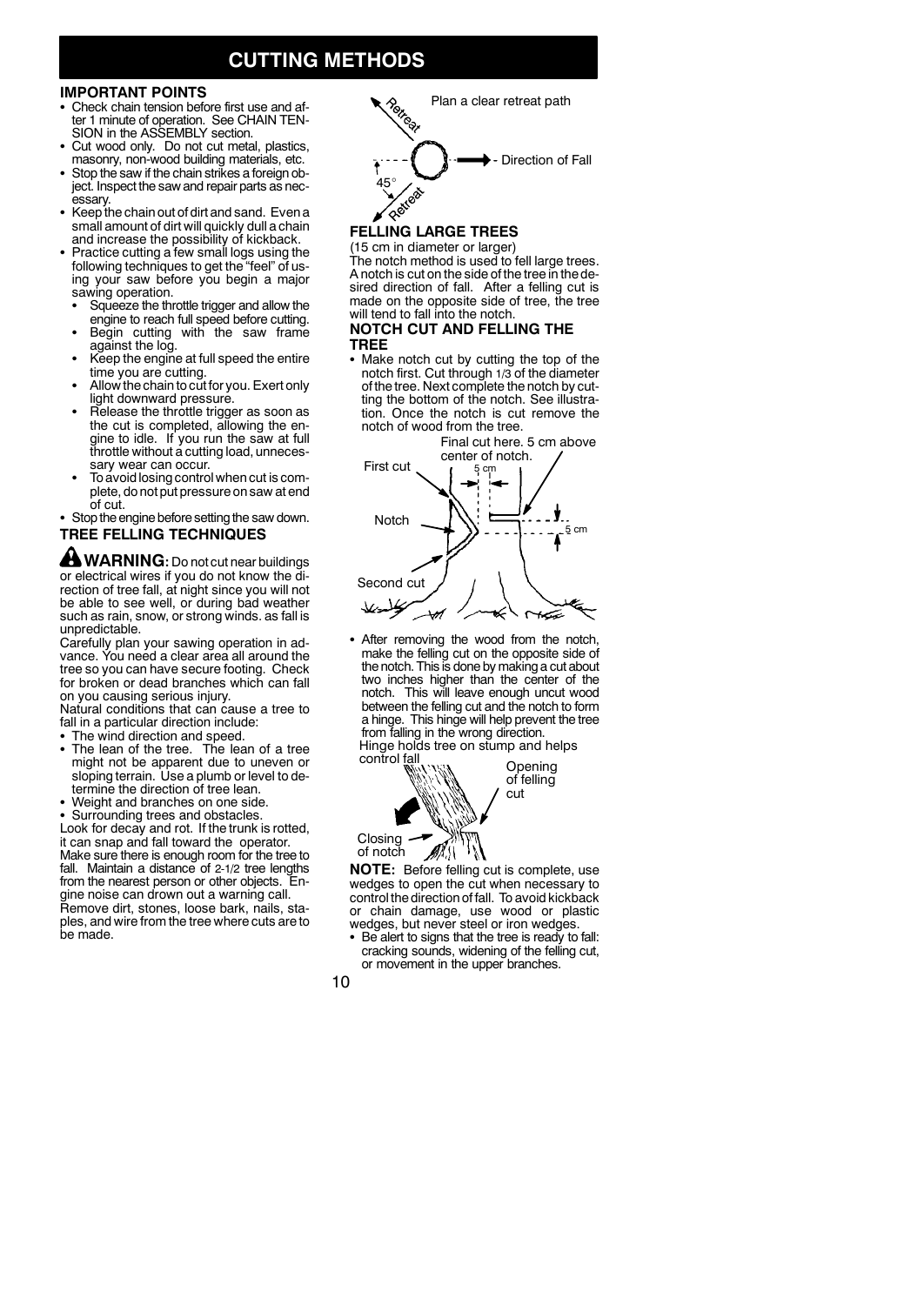- As tree starts to fall, stop saw, put it down, and get away quickly on your planned retreat path.
- DO NOT cut down a partially fallen tree with your saw. Be extremely cautious with par-tially fallen trees that may be poorly supported. When a tree doesn't fall completely, set the saw aside and pull down the tree with a cable winch, block and tackle, or tractor.

### **CUTTING A FALLEN TREE (BUCKING)**

Bucking is the term used for cutting a fallen tree to the desired log length.

**WARNING:** Do not stand on the log being cut. Any portion can roll causing loss of footing and control. Do not stand downhill of the log being cut.

**Important points**

• Cut only one log at a time.

- Cut shattered wood very carefully; sharp pieces of wood could beflung toward operator.
- Use a sawhorse to cut small logs. Never allow another person to hold the log while cutting and never hold the log with your leg or foot.
- Do not cut in an area where logs, limbs, and roots are tangled. Drag the logs into a clear area before cutting by pulling out exposed and cleared logs first.

## **TYPES OF CUTTING USED FOR BUCKING**

 $\triangle$  WARNING: If saw becomes pinched or hung in a log, don't try to force it out. You can lose control of the saw resulting in injury and/or damage to the saw. Stop the saw, drive a wedge of plastic or wood into the cut until the saw can be removed easily. Restart the saw and carefully reenter the cut. Do not attempt to restart your saw when it is pinched or hung in a log.



Turn saw **OFF** and use a plastic or wooden wedge to force cut open.

**Overcutting** begins on the top side of the log with the saw against the log. When overcut-



**Undercutting** involves cutting on the underside of the log with top of saw against the log. When undercutting use light upward pressure. Hold saw firmly and maintain control. The saw will tend to push back toward you.

**WARNING:** Never turn saw upside down to undercut. The saw cannot be controlled in this position.

First cut on pressure side of log



First cut on pressure side of log

# **BUCKING WITHOUT A**

## **SUPPORT**

- Overcut through 1/3 of the diameter of the log.
- Roll the log over and finish with a second overcut.
- Give special attention to logs under strain to prevent the saw from pinching. Make the first cut on the pressure side to relieve the stress on the log.

### **BUCKING USING A LOG OR SUP-PORT STAND**

- Remember your first cut is always on the pressure side of the log.
- Your first cut should extend 1/3 of the diameter of the log.
- Finish with your second cut.
- **Using a log for support**





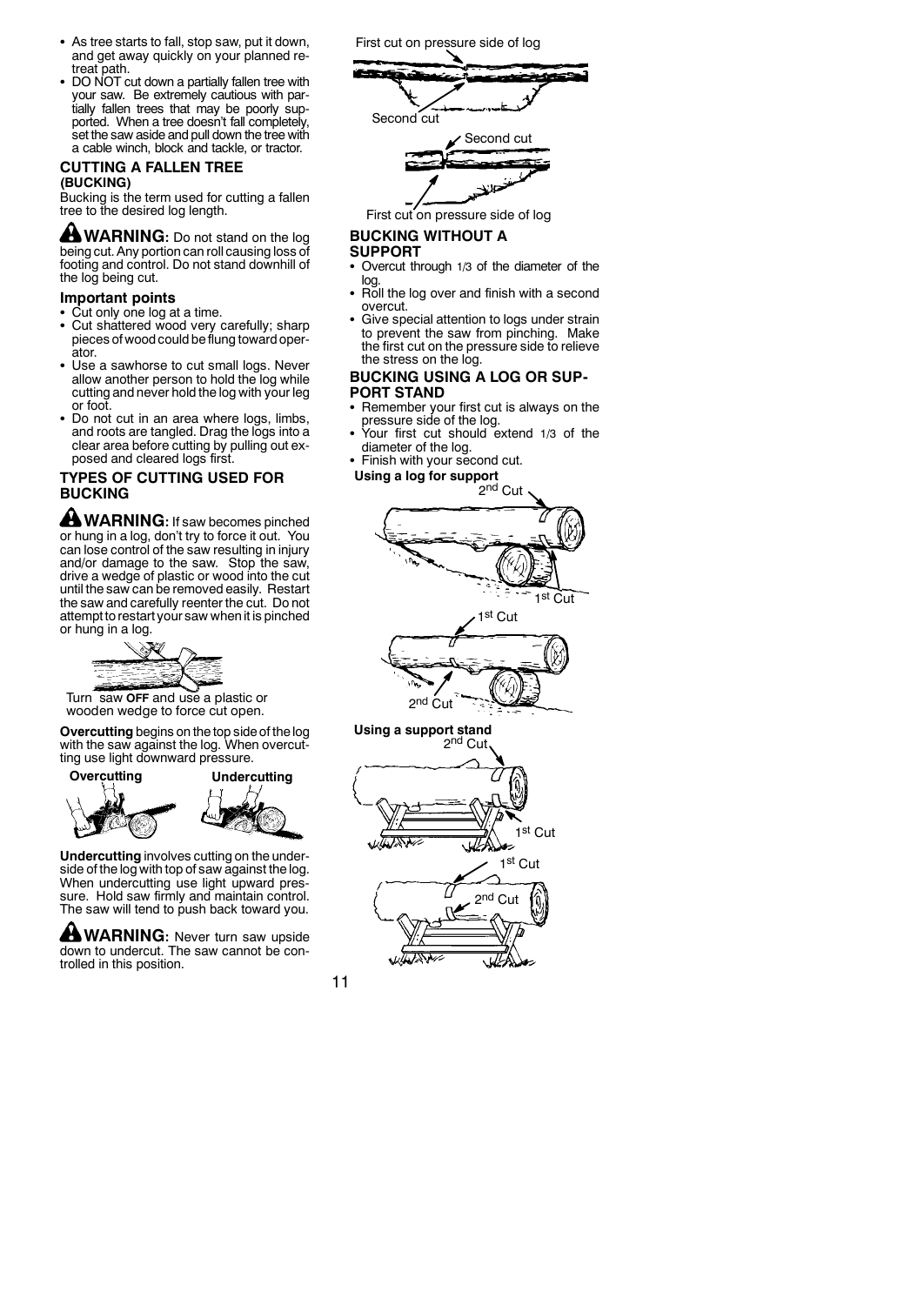## **LIMBING AND PRUNING**

**MARNING:** Be alert for and guard against kickback. Do not allow the moving chain to contact any other branched or objects at the nose of the guide bar when limbing or pruning. Allowing such contact can result in serious injury.

**WARNING:** Never climb into a tree to limb or prune. Do not stand on ladders, platforms, a log, or in any position which can cause you to lose your balance or control of the saw. **IMPORTANT POINTS**

- Watch out for springpoles. Use extreme caution when cutting small size limbs. Slender material may catch the saw chain and be whipped toward you or pull you off balance.
- Be alert for springback. Watch out for branches that are bent or under pressure. Avoid being struck by the branch or the saw when the tension in the wood fibers is released.
- Keep a clear work area. Frequently clear branches out of the way to avoid tripping over them.

#### **LIMBING**

- Always limb a tree after it is cut down. Only then can limbing be done safely and properly.
- Leave the larger limbs underneath the felled tree to support the tree as you work.
- Start at base of the felled tree and work toward the top, cutting branches and limbs. Remove small limbs with one cut.
- Keep the tree between you and the chain as much as possible.
- Remove larger, supporting branches with the cuttingtechniques described in BUCK-ING WITHOUT A SUPPORT.
- Always use an overcut to cut small and freely hanging limbs. Undercutting could cause limbs to fall and pinch saw.

## **PRUNING**

**WARNING:** Limit pruning to limbs shoulder height or below. Do not cut if branches are higher than your shoulder. Get a professional to do the job.

- Make your fist cut  $1/3$  of the way through the bottom of the limb.
- S Next make a 2nd cut **all the way through the limb.** Then cut a third overcut leaving a 1 to 2 inch collar from the trunk of the tree.



# **SERVICE AND ADJUSTMENTS**

**WARNING:** Disconnect the spark plug before performing maintenance, except for carburetor adjustments.

We recommend all service and adjustments not listed in this manual be performed by an Authorized Service Dealer.

| <b>MAINTENANCE SCHEDULE</b>                                                                                                                                                                                                                                                     |
|---------------------------------------------------------------------------------------------------------------------------------------------------------------------------------------------------------------------------------------------------------------------------------|
| Check:<br>Fuel mixture level  Before each use<br>Bar lubrication<br>Before each use<br>Chain tension<br>Before each use<br>Before each use<br>Chain sharpness<br>For damaged parts<br>Before each use<br>For loose caps  Before each use<br>For loose fasteners Before each use |
| For loose parts  Before each use                                                                                                                                                                                                                                                |
| <b>Inspect and Clean:</b>                                                                                                                                                                                                                                                       |
| Bar  Before each use<br>Complete saw After each use                                                                                                                                                                                                                             |
| Air filter Every 5 hours*                                                                                                                                                                                                                                                       |
| Chain brake  Every 5 hours*<br>Spark arresting screen                                                                                                                                                                                                                           |
| and muffler  Every 25 hours*                                                                                                                                                                                                                                                    |
| Replace spark plug. Yearly                                                                                                                                                                                                                                                      |
| Replace fuel filter Yearly<br>* Hours of Operation                                                                                                                                                                                                                              |

## **AIR FILTER**

**CAUTION:** Do not clean filter in gasoline or other flammable solvent to avoid creating a fire hazard or producing harmful evaporative emissions.

## **Cleaning the air filter:**

A dirty air filter decreases engine performance and increases fuel consumption and harmful emissions. Always clean after every 5 hours of operation.<br>1. Clean the cover a

- 1. Clean the cover and the area around it to keep dirt and sawdust from falling into the carburetor chamber when the cover is removed.
- Remove the parts as illustrated below. Wash the filter in soap and water. Rinse in clean cool water. Air dry completely before reinstalling.
- 4. Reinstall parts.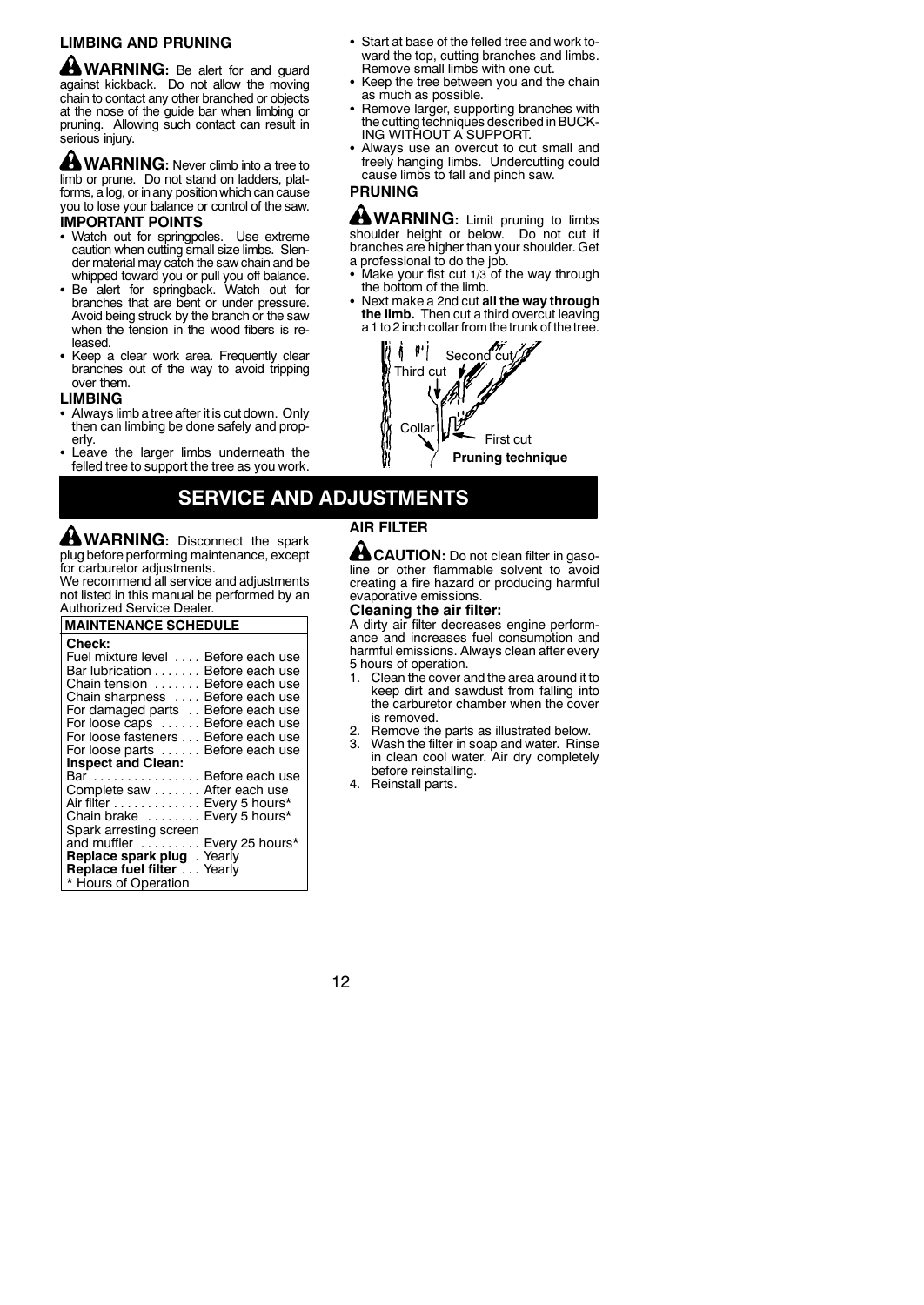

### **BAR MAINTENANCE**

If your saw cuts to one side, has to be forced through the cut, or been run with an improper amount of bar lubrication it may be necessary to service your bar. A worn bar will damage your chain and make cutting difficult. After each use, ensure ON/STOP switch is in the STOP position, then clean all sawdust from the guide bar and sprocket hole. To maintain guide bar:

- Move ON/STOP switch to the STOP position.
- Loosen and remove chain brake nuts and chain brake. Remove bar and chain from saw.
- Clean the oil holes and bar groove after each 5 hours of operation.



- Burring of guide bar rails is a normal process of rail wear. Remove these burrs with a flat file.
- When rail top is uneven, use a flat file to restore square edges and sides.



Worn Groove **Correct Groove** 

Replace guide bar when the groove is worn, the guide bar is bent or cracked, or when excess heating or burring of the rails occurs. If replacement is necessary, use only the guide bar specified for your saw in the repair parts list or on the decal located on the chain saw.

### **SPARK PLUG**

The spark plug should be replaced each year to ensure the engine starts easier and runs better. Ignition timing is fixed and nonadjustable.<br>1. I ooser

- Loosen 3 screws on cylinder cover.
- 
- 2. Remove the cylinder cover.<br>3. Pull off the spark plug boot. Pull off the spark plug boot.
- 4. Remove spark plug from cylinder and discard.
- 5. Replace with Champion RCJ-7Y spark plug and tighten securely with a 19 mm socket wrench. Spark plug gap should be 0,5 mm.
- 6. Reinstall the spark plug boot. 7. Reinstall the cylinder cover and 3
- screws. Tighten securely.



### **CHAIN SHARPENING**

Chain sharpening is a complicated task that requires special tools. We recommend that you refer chain sharpening to a professional chain sharpener.

# **CARBURETOR ADJUSTMENTS**

**WARNING:** The chain will be moving during most of this procedure. Wear your protective equipment and observe all safety precautions. The chain must not move at idle speed.

The carburetor has been carefully set at the factory. Adjustments may be necessary if you notice any of the following conditions: S Chain moves at idle. See IDLE SPEED--T

- adjusting procedure.
- Saw will not idle. See IDLE SPEED-T adjusting procedure.

#### **Idle Speed-T**

Allow engine to idle. If the chain moves, idle is too fast. If the engine stalls, idle is too slow. Adjust speed until engine runs without chain movement (idle too fast) or stalling (idle too slow). The idle speed screw is located in the area above the primer bulb and is labeled T.

- Turn idle speed screw (T) clockwise to increase engine speed.
- Turn idle speed screw (T) counterclockwise to decrease engine speed.

# **STORAGE**

**WARNING:** Stop engine and allow to cool, and secure the unit before storing or transporting in a vehicle. Store unit and fuel in an area where fuel vapors cannot reach sparks or open flames from water heaters, electric motors or switches, furnaces, etc. Store unit with all guards in place. Position so that any sharp object cannot accidentally cause injury to passersby. Store the unit out of reach of children.

- Before storing, drain all fuel from the unit. Start engine and allow to run until it stops.
- 13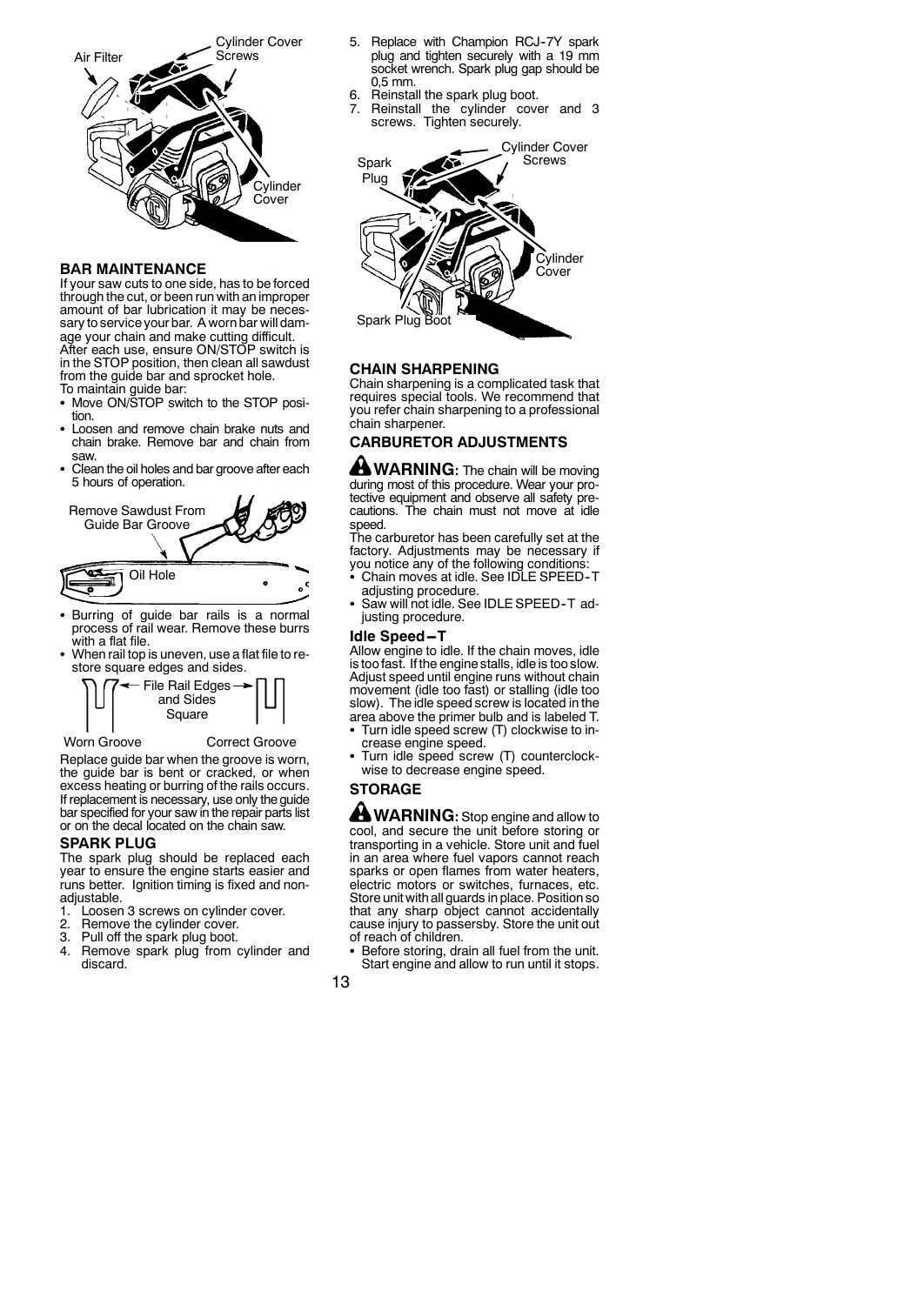- Clean the unit before storing. Pay particular attention to the air intake area, keeping it free of debris. Use a mild detergent and sponge to clean the plastic surfaces.
- Do not store the unit or fuel in a closed area where fuel vapors can reach sparks or an openflame from hot water heaters, electric motors or switches, furnaces, etc.
- Store in a dry area out of the reach of children.

**CAUTION:** It is important to prevent gum deposits from forming in essential fuel system parts such as the carburetor, fuel filter, fuel hose, or fuel tank during storage. Alcohol blended fuels (called gasohol or using ethanol or methanol) can attract moisture which leads to fuel mixture separation and formation of acids during storage. Acidic gas can damage the engine.

# **TROUBLESHOOTING TABLE**

**WARNING:** Always stop unit and disconnect spark plug before performing all of the recommended remedies below except remedies that require operation of the unit.

| <b>TROUBLE</b>                                                                   | <b>CAUSE</b>                                                                                                                             | <b>REMEDY</b>                                                                                                                                                                                                                                                             |
|----------------------------------------------------------------------------------|------------------------------------------------------------------------------------------------------------------------------------------|---------------------------------------------------------------------------------------------------------------------------------------------------------------------------------------------------------------------------------------------------------------------------|
| Engine will not<br>start or will run<br>only a few<br>seconds after<br>starting. | 1. Ignition switch off.<br>2. Engine flooded.<br>3. Fuel tank empty.<br>4. Spark plug not firing.<br>5. Fuel not reaching<br>carburetor. | 1. Move ignition switch to ON.<br>2. See "Difficult Starting" in<br>Operation Section.<br>3. Fill tank with correct fuel mixture.<br>4. Install new spark plug.<br>5. Check for dirty fuel filter; replace.<br>Check for kinked or split fuel line;<br>repair or replace. |
| Engine will<br>not idle<br>properly.                                             | Idle speed requires<br>1.<br>adjustment.<br>2. Carburetor requires<br>adjustment.                                                        | 1. See "Carburetor Adjustment" in the<br>Service and Adjustments Section.<br>2. Contact an authorized service dealer.                                                                                                                                                     |
| Engine will not<br>accelerate.<br>lacks power,<br>or dies under<br>a load.       | 1. Air filter dirty.<br>2. Spark plug fouled.<br>3. Chain brake engaged.<br>4. Carburetor requires<br>adjustment.                        | 1. Clean or replace air filter.<br>2. Clean or replace plug and regap.<br>3. Disengage chain brake.<br>4. Contact an authorized service dealer.                                                                                                                           |
| Engine<br>smokes<br>excessively.                                                 | 1. Too much oil mixed with<br>gasoline.                                                                                                  | 1. Empty fuel tank and refill with<br>correct fuel mixture.                                                                                                                                                                                                               |
| Chain moves<br>at idle speed.                                                    | 1. Idle speed requires<br>adjustment.<br>2. Clutch requires repair.                                                                      | 1. See "Carburetor Adjustment" in the<br>Service and Adjustments Section.<br>2. Contact an authorized service dealer.                                                                                                                                                     |

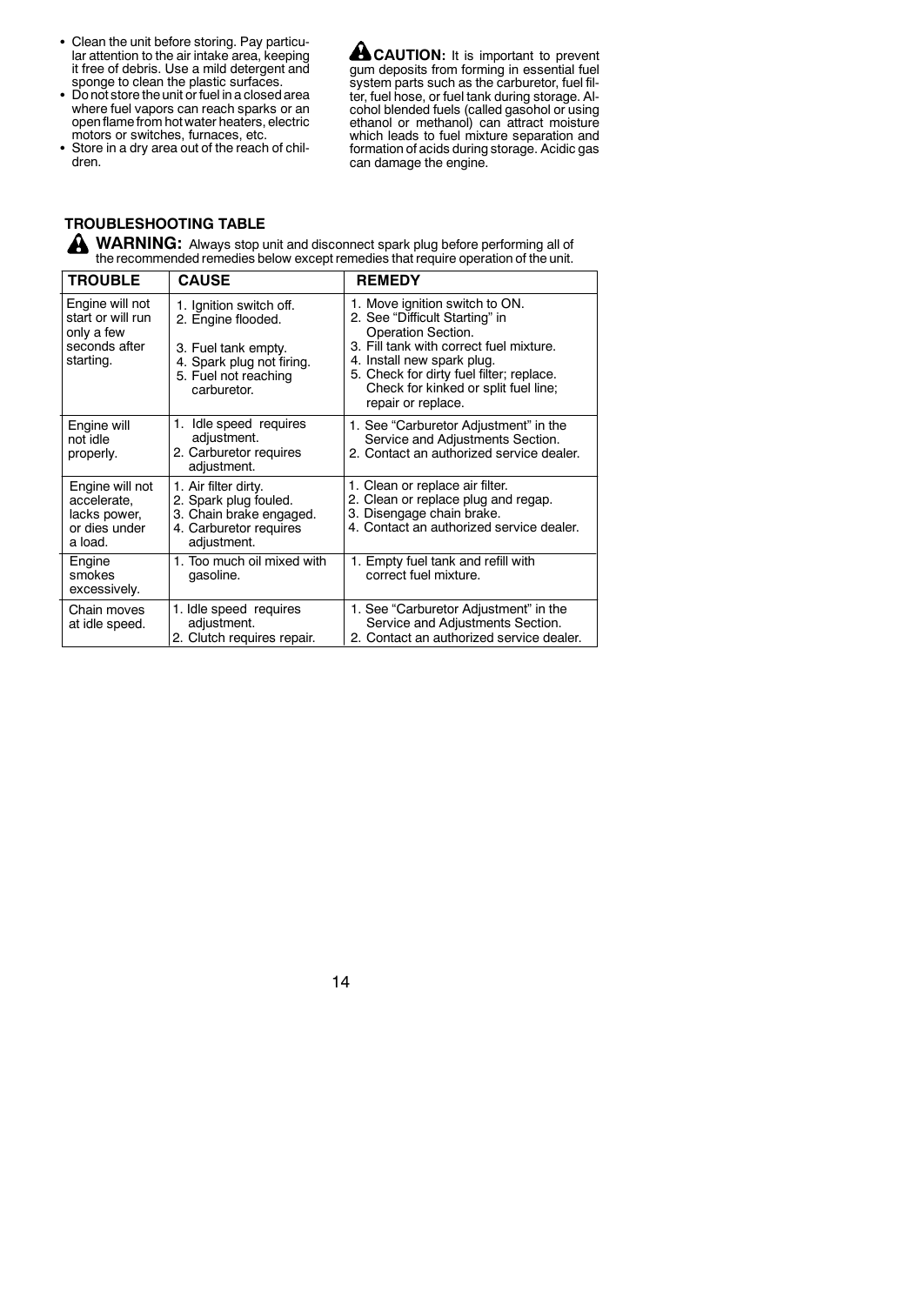# **DECLARATION OF CONFORMITY relating to 2000/14/EC**

### **EC Declaration of Conformity relating to 2000/14/EC**

We, **Electrolux Home Products, Inc.,** Texarkana, TX, 75501, USA, Tél. : +1 903 223 4100, declare under sole responsibility that the **McCullochmodel 441/442 chain saw** was assessed in accordance with Annex V of the DIRECTIVE and from serial numbers 2002-184(N or D)00001 and onwards, conforms to the provisions of the DIRECTIVE. The net power is 1,4 kW, 1,7 kW or 1,8 kW. The measured sound power is 114 dB and the guaranteed sound power is 118 dB.

Texarkana 02-07-03

Michael S. Bounds, Director Product Safety and Standards

# **DECLARATION OF CONFORMITY relating to 98/37/EC**

**EC Declaration of Conformity** (Directive 98/37/EC, Annex II, A) (Only applies to Europe)

We, **Electrolux Home Products, Inc.**, Texarkana, TX 75501, USA, Tel: +1 903 223 4100, declare under sole responsibility that **McCulloch model 441/442 chain saw** from serial numbers 2002--184(N or D)00001 and onwards, follow the provisions of the DIRECTIVES: **98/37/EC** (machinery) and 89/336/EEC (electromagnetic compatibility),<br>including amendments and are in conformity with the following standards: ISO<br>11681-1:2004, EN ISO 12100-1:2003, EN ISO 12100-2:2003 and CIS

The supplied Chain Saw conforms with the sample that underwent the EC type approval.

**Notified body, 0404 the Swedish Machinery Testing Institute**, Fyrisborgsgatan 3<br>S-754 50 Uppsala, Sweden, has carried out EC type approval. The certificate(s) are numbered: **404/02/901.**

Texarkana 02-07-03

Michael S. Bounds, Director Safety and Standards